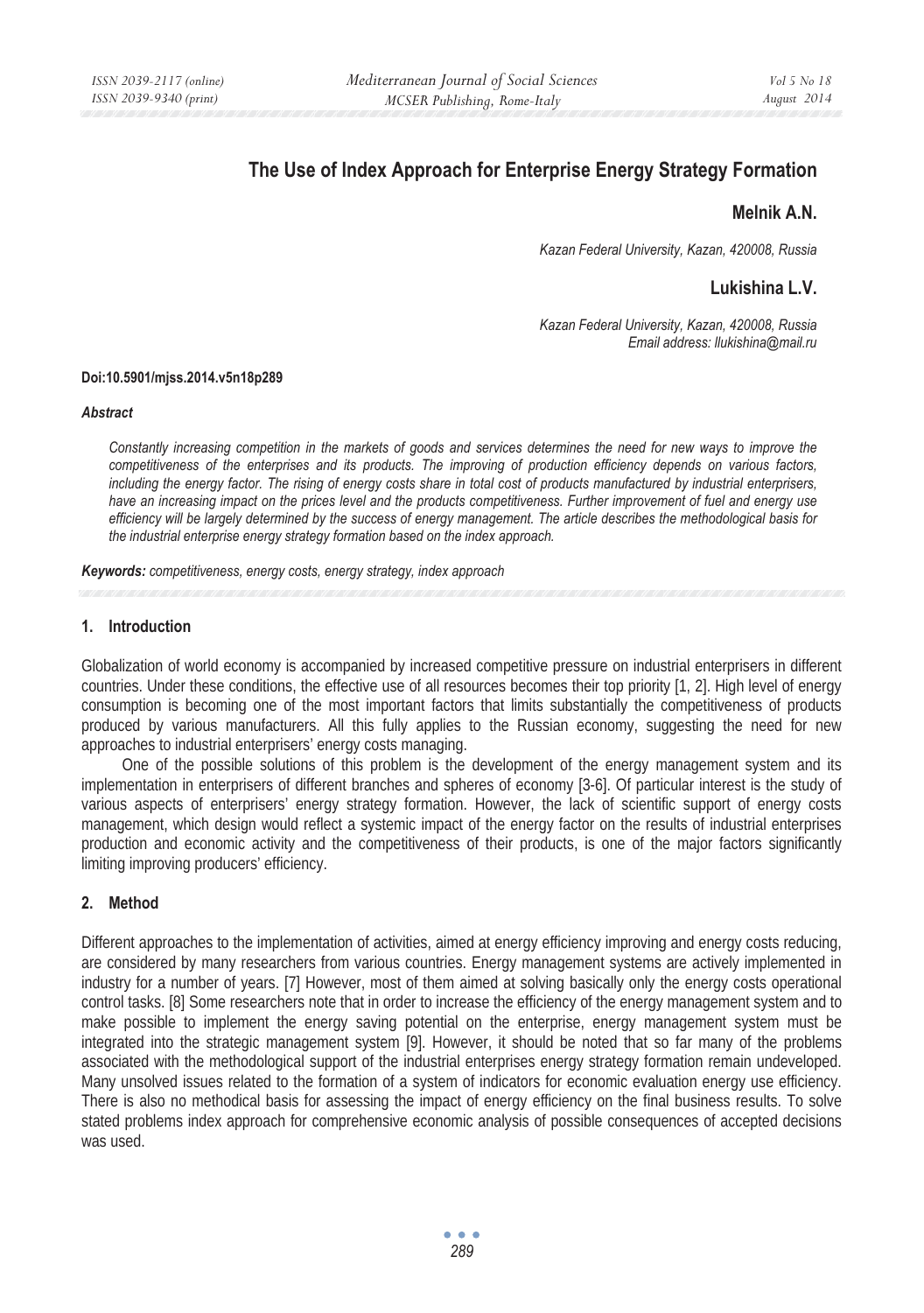### **3. Results**

Under the conditions of constantly increasing competition among various manufactures the formation of energy strategy could be considered as one of the possible directions of the reduction of energy costs in the total product cost. Thus energy strategy is understood as a set of measures aimed at achieving the objectives of the enterprise functioning based on more effective use of all types of energy recourses. It should be mentioned, that the design of energy strategy in modern conditions is becoming one of the priorities of the enterprise energy department.

It is especially relevant for Russian enterprisers, because under the previous conditions of centralized economy energy departments were mainly responsible for technical tasks including enterprise provision of all types of energy, maintenance and repair of electrical equipment, personnel training methods of safe handling of equipment, planning and management of the energy sector, the development of the energy balance and others. However, the development of market relations, accompanied by increased competition between different manufacturers, necessary addresses the new challenges to energy management, aimed at improving the efficiency of energy services in the changed circumstances. These include, firstly, the formation of new approaches to energy resources management system construction, aimed at improving its use and increasing enterprise competitiveness. The solution to this problem possible through the introduction of an energy management system, the internal and external energy audits and enterprise energy strategy development, aimed at the implementation of an overall strategy by improving the efficiency of energy use.

Secondly, electricity and thermal energy supplier selection. Real opportunity to choose supplier of energy products, taking into account the need to ensure an appropriate level of security of supply at the lowest cost, is associated with the formation of a competitive energy market and with appeared possibility of purchasing electricity in the wholesale market. Furthermore, in the present conditions other alternatives in part of enterprise energy provision have appeared, including, for example, rent or purchase of generating capacity, individual or equity participation in the creation of generation companies, etc. [10-12]. That is why on first place comes the need for analysis and selection of suppliers providing the appropriate level of security of supply at the lowest cost.

Thirdly, structure and modes of enterprise energy consumption control in order to provide flexibility and stability of the power system and maintain the level of energy consumption at a minimum level in the given time period.

Fourth, training and retraining energy services personnel in order to adjust their work to changing conditions and to better energy management and energy audit understanding.

At the same time the enterprise energy strategy formation is a complex task that integrates separate energy service activities. It is useful to consider a number of fundamental principles during the development of the energy strategy. (fig. 1).



**Fig.1.** Principles of industrial enterprise energy strategy formation

Our approach to enterprise energy strategy formation could be represented as a multi-stage model, which includes the implementation of a number of interrelated activities (fig. 2.).

Energy strategy could be implemented in different ways on the basis of a complex of activities performance. At the same time the implementation of each direction of the energy strategy is associated with the need of financial recourses on investment and operating costs in the hope of getting some results. But their achievement is limited to a range of external and internal factors. In this connection there is the problem of assessing and selecting the most preferred embodiments of the strategy of the entire spectrum of potential alternatives. This makes it necessary to establish a system of assessing the impact of energy efficiency on the final business results. For this case index approach based on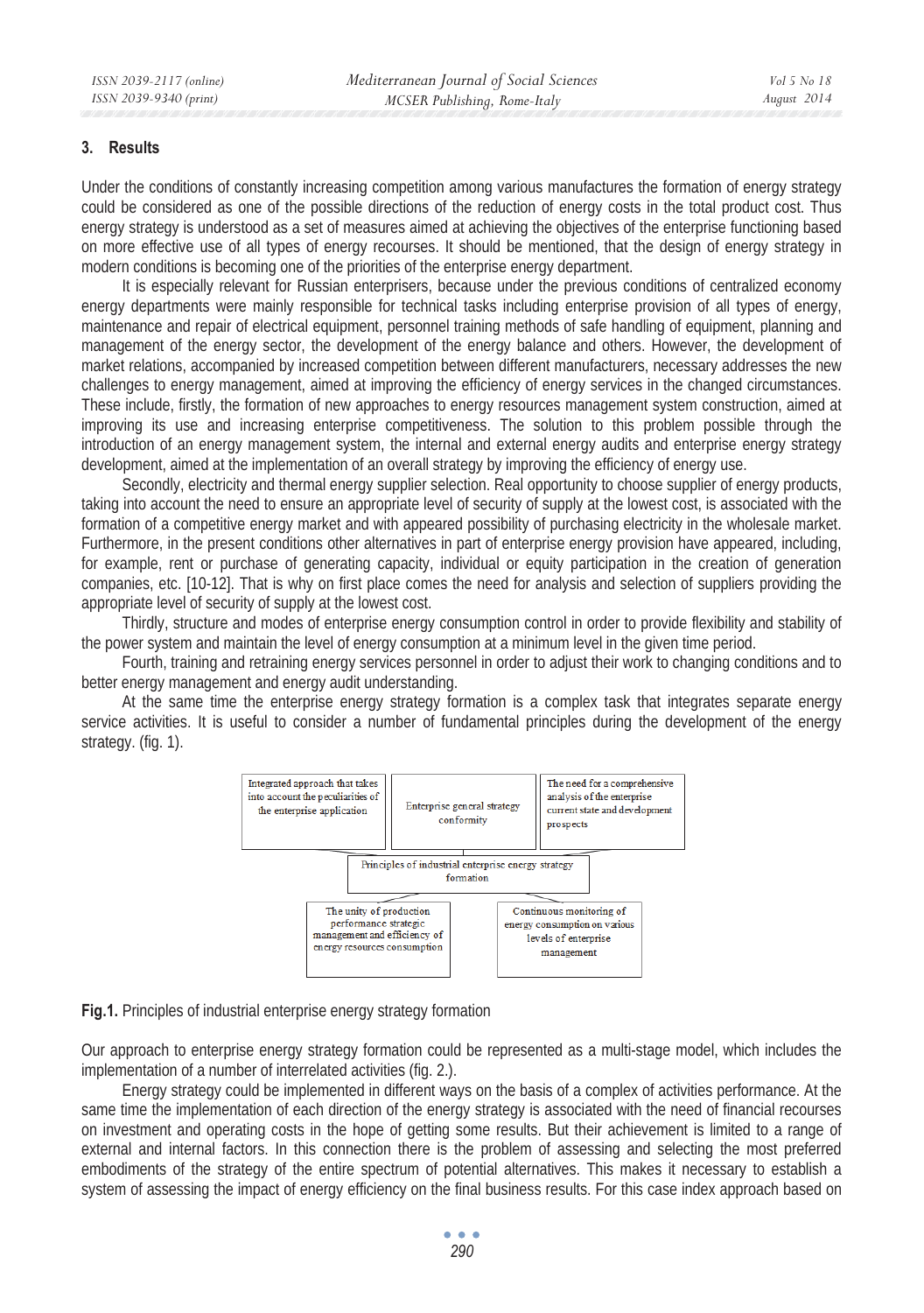the construction of interlocking proportions can be used. Its essence in relation to the solving problem is the following.



## **Fig.2.** Multistage model of enterprise energy strategy

On the one hand, the most important result of more efficient use of energy resources is the increase of production efficiency, expressed in terms of human labor and the fixed assets (FA) better use with the concurrent increase in production volumes. Their positive trend suggests the need to increase labor productivity, return on assets and output maintaining the level of energy resources consumption at the existing level. This could be represented by the following index ratios:

 $I_{\text{1p}} > 1$ ,  $I_{\text{RA}} > 1$ ,  $I_{\text{O}} > 1$ ,

where  $I_{LP}$  – labor productivity index,  $I_{RA}$  – return on assets index,  $I_0$  – output index.

On the other hand, labor productivity growth suggests need to improve the installed power of production. Exactly through the use of modern technological processes and equipment, a real possibility to release of living labor appears. However, installed power of production increase entails growth of fixed assets energy consumption as a result of the increase in total energy consumption. It could be represented by the following index ratios:

 $I_{\text{PI}} > 1$ ,  $I_{\text{PFA}} > 1$ ,  $I_{\text{p}} > 1$ ,

where  $I_{PL}$  – installed power of labor,  $I_{PFA}$  – installed power of fixed assets,  $I_P$  – energy consumption index.

However, the unlimited and uncontrolled growth of the individual components of the expression (2), which defines the necessary conditions to ensure production efficiency due to the energy factor, may enter into conflict with the individual components of the expression (1), which reflects the general conditions of production efficiency. Therefore, to reconcile the dynamics of change of indices mentioned above the following relations must be satisfied:

 $I_{LP} > I_{PL}$ ,  $I_{RI} > I_{PFA}$ ,  $I_{O} > I_{P}$ .

 Index ratios presented in equation (3) compliance, will testify the efficiency of production as a result of energy resources better use. If specified index will not be executed, then the reduction of energy production will not be accompanied by an increase in production efficiency. Hence we could make a very important conclusion, that a necessary condition for enterprise energy strategy formation, aimed at overall strategy realization, is the compliance of the index ratios presented in equation (3).

We have determined the effect of energy use efficiency increase on the final results of one of the Russian machine-building enterprises for the purpose of experimental validation of proposed approach. Assessment results of the impact of energy use efficiency to improvement of production efficiency in general using mentioned above proportions are shown in Table. 1. According to analysis of the results obtained during the study period the energy intensity of production has decreased. The output increase was accompanied by a decline in energy resources consumption. In addition, during